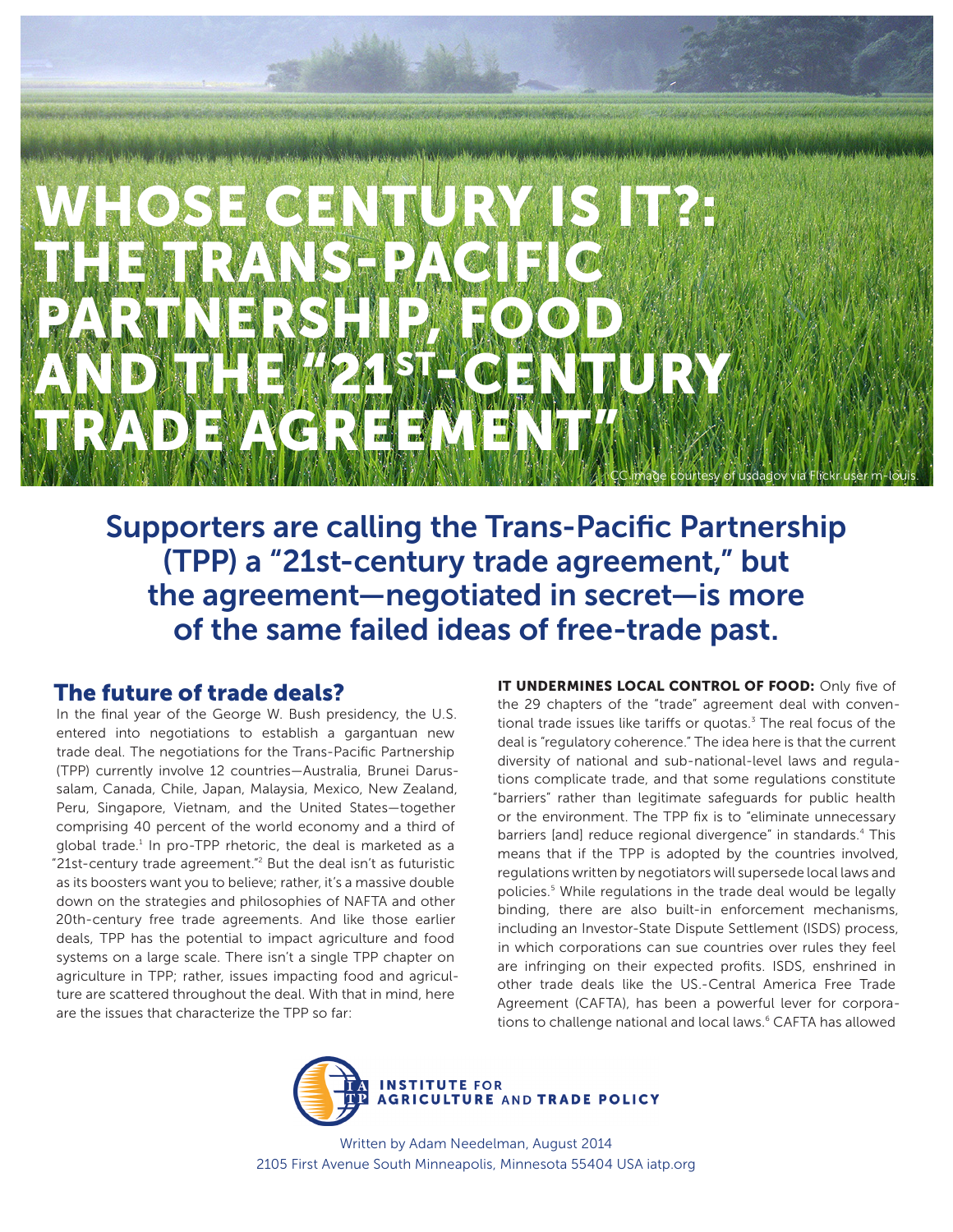mining companies to sue Latin American countries, notably El Salvador, for refusing them the "right to mine" $<sup>7</sup>$ -likewise,</sup> corporations like Monsanto have power to sue small countries that don't want their products, and will see that power increased in the TPP. Under regulatory deals, secret panels of trade boosters tell sovereign countries how to legislate.

IT'S DONE IN DEEP SECRECY: While the regulatory focus of TPP means that the deal could have tremendous impacts on domestic policy, absolutely everything the public—and most of Congress—knows about the actual content of the TPP comes from leaks rather than public debate or published texts; negotiating texts are kept top-secret.<sup>8</sup> Members of Congress only have limited, hard-fought access to negotiating texts. Those who go through the rigmarole of seeing the text are not allowed to take any notes on it, publicize what they've learned, or share specific information with anyone.<sup>9</sup> In 2012, then-U.S. Trade Representative Ron Kirk intimated that secrecy is needed precisely because Congress and the people they represent may disagree with the issues USTR and the other negotiators are pushing.<sup>10</sup> Under the terms of the negotiations, even after the deal is completed and made public, those past negotiating texts will stay secret for four years after it takes hold.<sup>11</sup> In 2012, after battling for months to see the agreement's text, Rep. Alan Grayson (D-FL) called it ironic that "the government thinks it's alright to have a record of every single call that an American makes, but not alright for an American citizen to know what sovereign powers the government is negotiating away."<sup>12</sup> More recently, 130 Congressional opponents of TPP's secrecy sent a letter to the White House pointing out that previous trade deals set a much higher bar for transparency.<sup>13</sup>

**IT'S A CORPORATE BRAINCHILD:** So, with TPP negotiations safely insulated from our democracy, how does USTR make decisions? Six hundred corporate advisors are allowed direct input to the negotiation texts, even as our elected officials are offered no meaningful access.<sup>14</sup> The "goals" of the USTR value free markets over any and all other concerns, like those of workers or farmers, public health or the environment.<sup>15</sup> In this frame, countries' protective measures like tariffs and quotas, technical regulations like consumer labeling laws for food, and food safety standards like the restrictions many countries have put on beef after the breakout of Mad Cow disease in the early 2000s, become problems to be solved rather than legitimate exercises of policy. The corporate bias in these trade deals is especially apparent in agriculture: USTR's Agricultural Policy Advisory Committee is loaded with prominent members of huge agribusiness concerns like the National Cattlemen's Beef Association and Cargill.<sup>16</sup> When corporations run the negotiations, policy judgments are made on the basis of how much they "distort" trade rather than how much they support the public good.

**IT'S DEPENDENT ON FAST TRACK:** Whatever USTR and the other negotiators decide must be approved by the U.S. Congress. But proponents don't want TPP subject to the same processes as other legislation. USTR and its allies are fighting for Fast Track, or "Trade Promotion" Authority (TPA). TPA is a measure originally designed by the Nixon administration. It mandates both houses of Congress to hold a yes or no vote on

the completed text of the deal within 90 days, with no ability to amend or revise the deal; this is a privilege no other piece of legislation ever gets. Congress has yet to consider Fast Track and this will be a major hurdle for the TPP.

If the "21st-century trade agreement" undercuts democratic processes at home and abroad, and is kept from our elected officials while being open to lobbyists, who does the 21st-century really belong to? Will people and governments be allowed to protect public health and the environment–or defend the livelihoods of farmers? Or will corporate lobbyists set the terms?

### Opponents of the TPP

While free trade proponents see profits and GDP as be-all, end-all goals, there are politicians and political actors who do not feel that way. Congressman Alan Grayson, for example, has been a vocal critic of the TPP. His website, tradetreachery. com, currently hosts an online petition to support the Grayson Amendment, a bill that would protect Buy American provisions endangered by the TPP's pro-competition language. $17$  Rep. Keith Ellison (D-MN) has opposed the TPP, calling it "the largest corporate power grab you've never heard of" and saying "Let's see it. If it's so good, why are they keeping it hidden?"<sup>18</sup> Rep. Rosa DeLauro is another outspoken opponent of TPP who sees it as a continuation of NAFTA; in a recent interview she raised the specter of the 800,000 jobs lost in NAFTA, spoke of jeopardized food safety and consumer protection, unfair competition, and a slew of other consumer issues raised by TPP, before confidently writing off the possibility of Fast Track.19 And American opposition to TPP isn't limited to the Political Left; November 2013 saw twenty-three House Republicans issue a letter against granting of Fast Track.<sup>20</sup> In an internet radio interview, the leader of that group, Rep. Walter Jones (R-NC), called TPP a "total sell-out of American sovereignty."21

Opposition to TPP is hardly confined to the halls of the Capitol Building. The National Farmers Union (NFU) has been fighting the TPP in one way or another since negotiations began. A 2013 joint statement from the NFU and its Japanese counterpart, JA Zenchu, said that the publicized TPP framework "seems to lack any effort toward supporting farmers and minimizing the effects inflicted upon them[…]it is both unfair and unacceptable to put the interests of multinational corporations above those of farmers who are force d to sell at a minimal farm-gate price."22 The National Family Farm Coalition (NFFC) locates TPP as part of a trend of liberalization that "deprive nations of the right to protect their food systems" resulting in "collapsed" domestic food production alongside "record profits" for agribusiness.<sup>23</sup> And criticism of the TPP isn't solely in the agricultural arena; opposition to the TPP stretches across issues as diverse as labor, the environment, internet freedoms, and consumer groups on the grounds that secrecy and regulatory coherence benefits corporations at the expense of people.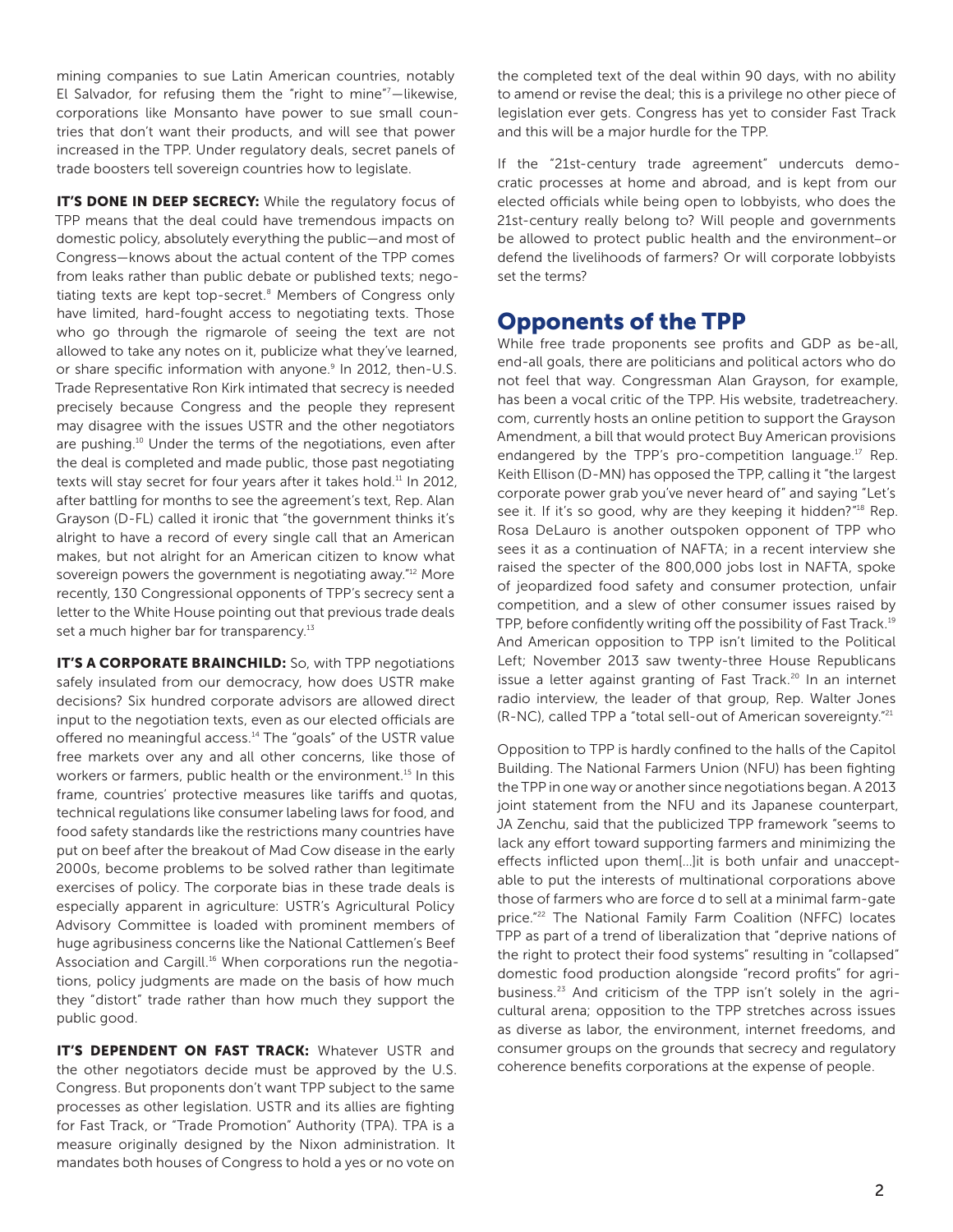#### TPP's endgame

TPP negotiations are entering their endgame. Following a trade minister's meeting in May, 24 President Obama set a loose goal of having "something that we have consulted with Congress about, that the public can take a look at, and we can make a forceful argument to go ahead and close the deal" by the annual Asia Pacific Economic Cooperation (APEC) meeting in November.<sup>25</sup> In July, negotiators for the 12 countries involved met at a hastily announced meeting in Ottawa, Canada.<sup>26</sup> Another negotiating session is planned for September 1 to 10 in Hanoi, $^{27}$  with an additional ministerial meeting scheduled for October.<sup>28</sup>

Meanwhile, U.S. TPP proponents are fighting for the passage of Trade Promotion Authority. After the July negotiators' meeting, every Republican on the Ways and Means Committee signed a letter threatening to withhold support from TPP if negotiations were completed "even in principle" without TPA being secured first.<sup>29</sup> At a recent trade forum, the two Congressional co-chairs of the House Friends of the TPP Caucus claimed that TPA would come to a vote in the Lame Duck session of Congress following the November elections.30 It could some up even sooner, if the Obama administration takes the House Republicans demands seriously.

Some of the issues left to be decided amount to tough talk hurled at a few partner countries and heated debate over the free-trade ideals of the deal. The most publicized issue has been Japan's efforts to protect five farm products: beef and pork, dairy, rice, wheat and sugar.<sup>31</sup> Rep. Dave Camp (R-MI), chairman of the House Ways and Means Committee, and two of his committee colleagues, Devin Nunes (R-CA) and Rep. Aaron Schock (R-IL), called for Japan to be booted from the TPP over these issues in June. $32$  Similarly, Canada is refusing to table its "supply management system," which protects its dairy, poultry and egg industries from foreign competitors.<sup>33</sup> On July 30, nearly a third of the House of Representatives—140 congress people—signed a letter urging Obama to take a hard line with both Japan and Canada, stating that the president should "pursue the TPP negotiations without any country, including Japan, Canada, or others, that proves unwilling to open its market in accordance with these high standards."34 While Congress works to push these countries out, Taiwan<sup>35</sup> and South Korea<sup>36</sup> are both considering entering the TPP.

The heated debate around Japan's TPP positions demonstrates the corporate bias inherent in the process. In May, a coalition of agribusinesses—including the National Association of Wheat Growers, U.S. Wheat Associates, USA Rice Federation, the National Pork Producers Council and the International Dairy Foods Association—called on officials to boot Japan from the deal.<sup>37</sup> The National Pork Producer's Council<sup>38</sup> released another, individual statement, and the National Cattlemen's Beef Association released two.<sup>39,40</sup> Recently a subway station near Capitol Hill in Washington D.C. has been blanketed with advertisements claiming "Free trade is bigger than one nation. No special treatment for Japan." The advertisements direct readers to a website where users can complete a form letter urging their congressperson to support Japan's exclusion from the TPP.<sup>41</sup> The site's banner is labelled with a populist

slogan of "Keep Food Affordable," but it's an effort of agribusiness through the National Pork Producer's Council and the Egg Farmers of America.42

# Food in the TPP

The Japan conversation is a naked example of how the TPP, and deals like it, are used as a bludgeon to undermine national agricultural policies. Simply put, Japan's regulations are in place for important reasons. Rice, for example, is part of a decades-long protection plan with complicated politics behind it.<sup>43</sup> The "Rice Acreage Reduction" plan in Japan has been stalwart policy for 40 years aimed at keeping the income of rice farmers secure—its dismantling would be a sensitive, highly political process with long-term effects.<sup>44</sup> TPP proponents seek to do away with it with the stroke of a pen. Ninety -six percent of Japanese rice is produced on farms smaller than three hectares, by small scale or part-time farmers who support protections against imports. In the lead up to TPP, the government is planning to cut these small farmers from the program, limiting subsidies to big operations.<sup>45</sup> While the system has kept small farmers afloat, the changes look to be creating the same kind of giant, agribusiness-controlled food economy we have in the USA.

The Japanese meat industry also benefits from the country's trade regime. While tariffs protect the Japanese beef producers, consumers are also protected by comprehensive food safety standards.<sup>46</sup> These standards were triggered in 2003, when a U.S. calf was discovered with Mad Cow Disease. The standards have been updated to allow U.S. companies to export cows thirty-months old and younger to Japan.<sup>47</sup> "Barriers" for pork are more straightforward. Japan has a tariff on pork that activates if import prices are above or equal to a set reference price; if below, importers pay the difference between their value and the reference price. Critics claim that tariffs like these unduly affect competition, but even with these tariffs, Japan is still the largest market in the world for U.S. pork exports.<sup>48</sup> While TPP proponents argue that free-trade and cheap food is the best thing for a country, Japan is a clear example of how these deals could make crucial blows to local economies and public health laws, even if corporations are ultimately making money.

And while Japan's size—it's the third largest economy in the world—gives it the political leverage to fight for its regulations, nearly every country involved has food safety regulations on the chopping block. Vietnam, Singapore, Peru, Mexico, Chile, and Australia all have restrictions in place stemming from the 2003 discovery of mad cow disease in the U.S. Australia, Chile, Malaysia, New Zealand, Peru and Singapore all restrict pork imports due to fears of trichinosis, a parasitic, worm-related disease; Porcine Reproductive and Respiratory Syndrome (PRRS), a respiratory condition in pigs; and other diseases. Australia and Japan have health based restrictions on poultry and eggs as well. Outside of meats, there's a smattering of individual restrictions on things like pesticide levels in produce and Genetically Engineered seeds among TPP countries that the USTR considers "barriers" rather than legitimate political tools designed to protect public health or support local industry.<sup>49</sup>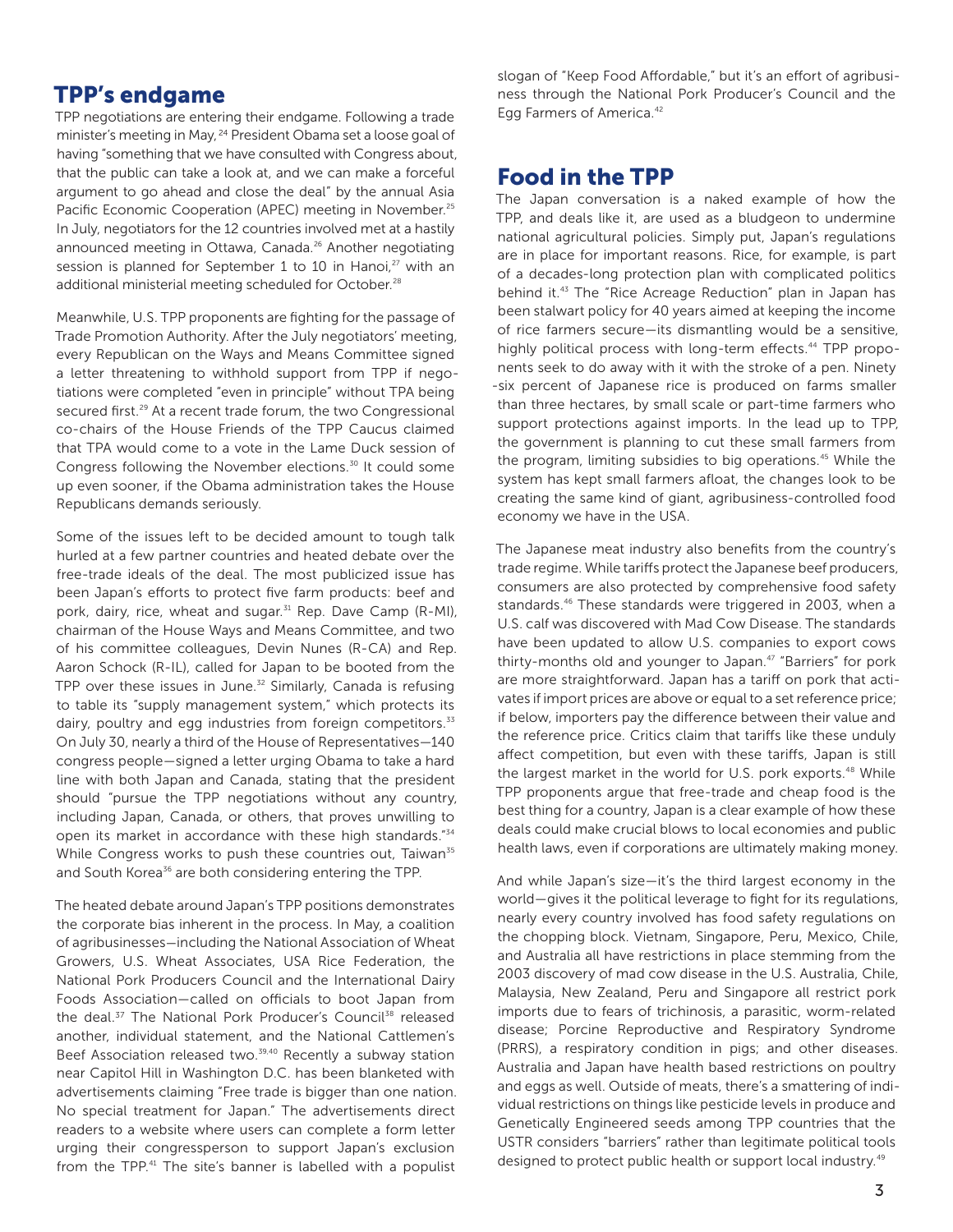The U.S. may suffer from action against SPS measures as well. Recently, two potential trade partners in the TPP, Vietnam and Malaysia, have signed on with eight other nations in a protest letter against a controversial catfish inspection program the U.S. instituted in the 2008 Farm Bill, an issue they are no doubt pushing within the TPP talks. Similarly, some Congressional opponents of TPP worry that the deal could affect revenue from the Staltson-Kennedy Act, which sends 30 percent of the revenue from duties on imported fish to R&D projects supporting U.S. fisheries. With the majority of Staltson-Kennedy revenues, which totaled over \$130 million in 2012, coming from TPP countries, the program, and the fisheries it supports, will take an undeniable hit if and when TPP kills import duties.<sup>50</sup>

Dairy has been another controversial issue in TPP. The U.S. dairy industry has been advocating for USTR to play hardball with both Canada and Japan, countries whose dairy producers the U.S. Dairy Export Council (USEDC) and the National Milk Producers' Federation (NMPF) feel are unfairly protected by national laws and tariffs.<sup>51</sup> But while the U.S. dairy groups want into new markets, they want to keep others out of theirs; the NMPF advocated in 2010<sup>52</sup> and 2012<sup>53</sup> to exclude New Zealand dairy from the deal, on the grounds that a single company has benefited from New Zealand laws designed to strengthen that country's own dairy industry.<sup>54</sup> They're right to be afraid of New Zealand dairy, which comprises a full third of international dairy trade, particularly in cheap processed Milk Protein Concentrate.55 So TPP will very possibly expose U.S. markets and dairy producers to cheap imports from New Zealand dairy. USDEC and NMPF seem to want to have it both ways, accessing foreign markets while keeping the U.S. markets to themselves. The National Family Farm Coalition and National Farmers Union, on the other hand, argue against using TPP to open the floodgates on milk imports and instead insist on food sovereignty—each country's right to democratically determine the kind of food system it needs.

The TPP could have far reaching effects on global food supplies beyond meat and dairy. Several countries' GMO laws could be affected, for example. New Zealand has fairly comprehensive laws on labeling GMOs in processed foods, and doesn't allow genetically modified fresh vegetables, fruit or meat at all.<sup>56</sup> Japan and Australia both have comprehensive labeling laws for GMOs as well.<sup>57</sup> Peru is in the middle of a push for similar GMO labeling legislation, but already has a ten-year ban on planting genetically modified crops instituted in 2013.<sup>58</sup> In the logic underlying the TPP, these are "barriers" to trade rather than public health measures or a legitimate consumer information practices. Under this logic, the European Union lost a WTO challenge by the U.S., Canada and Argentina to its 1999- 2003 moratorium on the import of GM products.<sup>59</sup> TPP may open the door to GMO policies in those 12 countries being overturned as well, either through rules in the agreement itself or through the investor-state dispute settlement process.

USTR's battle against labeling isn't confined to concerns over GMOs. Peru and Chile both have comprehensive labeling laws for foods high in saturated fats, calories, salt, sugar and other additives. Peru's laws include prohibitions against advertising

aimed at children, and Chile's laws specifically target foods "popular with children."60 Despite the fact these laws seem to take cues from U.S. efforts to keep consumers in general and children in particular away from dangerous products, USTR posits that both are barriers. USTR, with a coalition of 11 other countries, was successful in effectively neutering Chile's labeling law, reducing the size and boldness of the label, exempting several categories of products from the labeling scheme, and replacing the locally written text of the warning with text tying into WTO standards.<sup>61</sup> And the TPP cuts both ways; activists and lawmakers in the U.S. looking to affect GMOs and food labels through policy would be just as bound by TPP policies as these other countries. With the TPP's focus on overcoming "barriers" to trade, states' efforts to protect consumer information, encourage public health, and legislate new food technologies are at risk.

#### New century, same as the old?

At the end of the day, what really makes TPP the "21st-century agreement" it's purported to be? Not much except for scale, it seems. The regulatory focus, the ISDS measures, the rhetoric around the goodness of free trade flying around while the deal knee-caps countries' efforts to promote public health, local economies, and food security in the name of profit; these are all features of the neoliberal politics of the 80s and 90s, but TPP threatens to take them further.

In 2008, then-candidate Obama described his disagreement with NAFTA. "While NAFTA gave broad rights to investors," he said, "it paid only lip service to the rights of labor and the importance of environmental protection."62 Ironically, the TPP negotiations today give corporations far more than "broad rights." "Having seen what I've seen, I would characterize this as a gross abrogation of American sovereignty," Rep. Alan Grayson told the Huffington Post after finally getting a look at the TPP texts, "And I would further characterize it as a punch in the face to the middle class of America. I think that's fair to say from what I've seen so far. But I'm not allowed to tell you why."<sup>63</sup> Ultimately, what we see in the TPP isn't anything futuristic, but a double down on old, bad ideas. The level of secrecy is unprecedented, the power given to corporate advisors and experts is unprecedented, and the work to dismantle local regulation goes further than any deal we've seen before. The choice inherent in the notion of a "21st-Century Trade Deal," is who the 21st century belongs to—will food policy continue to go down the road of 20th-century neoliberalism that never really worked, or will it be decided by consumers and the officials they elected to represent their interests?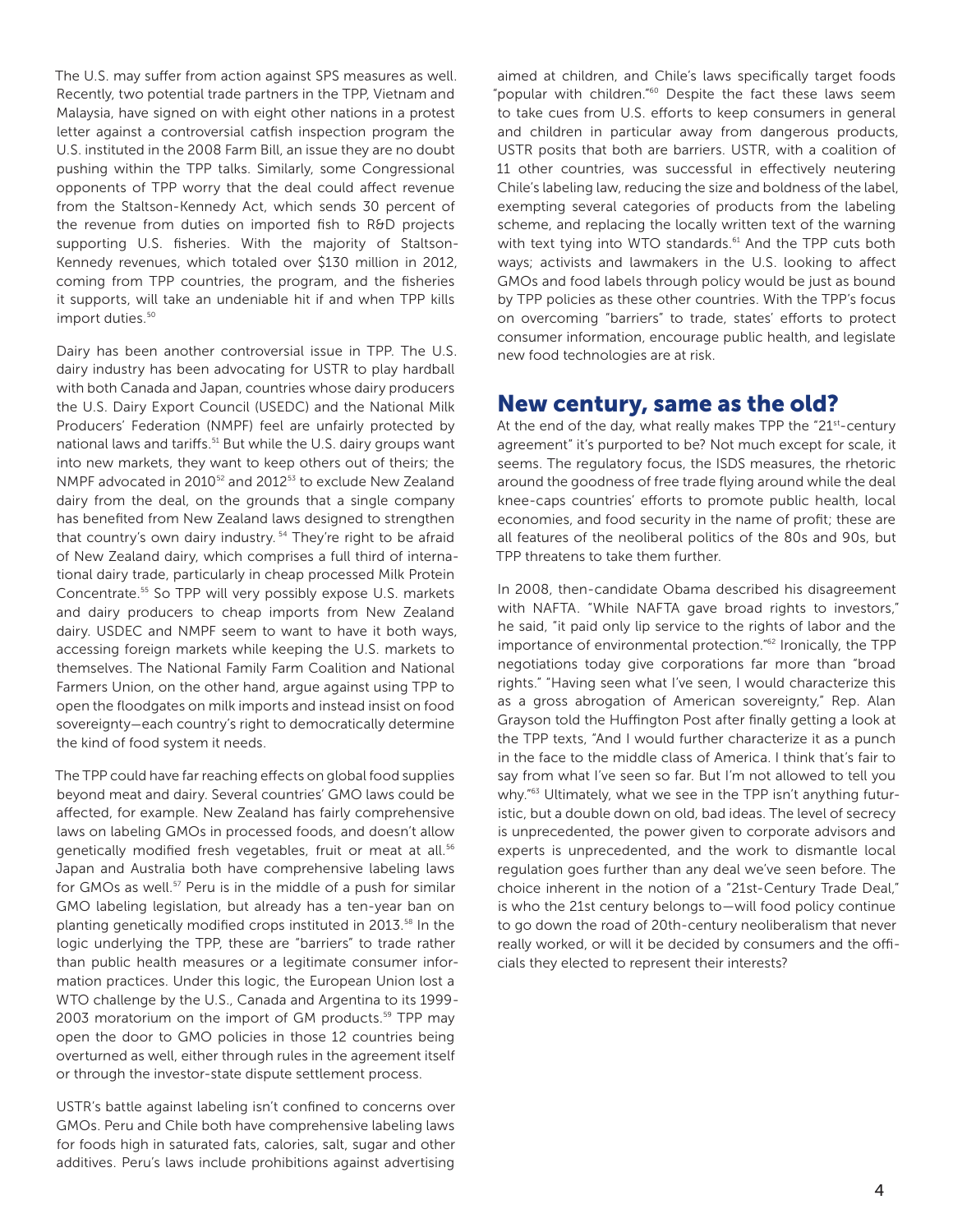# What can you do?

#### We need to send legislators four important messages:

- 1. **OPPOSE FAST-TRACK:** Fast Track allows USTR to negotiate trade agreements behind closed doors, and then rush them through Congress circumventing ordinary review, amendment and debate procedures. To create policies that are accountable to people, not just big corporations, Fast Track must be eliminated.
- 2. **NO MORE SECRECY:** The people have a right to know what USTR is negotiating in their name.
- 3. SPECIAL PROVISIONS FOR FOOD AND AG IN **AGREEMENTS:** Small farmers deserve protection, and food safety standards aren't simply "barriers" to be knocked down. Our food systems, the people whose livelihoods depend on them, and the consumers who support them deserve protection from the whims of the international market.
- 4. **OPPOSE THE TPP:** It's a double down on old, bad ideas done in secrecy and dependent on the outdated fast-track model. We want an actual 21st-century Trade Agreement!

As a member of the Citizens Trade Campaign (CTC), IATP recommends contacting your congress person through the CTC website at www.citizenstrade.org. Click on the "Take Action" button on the right side of the page to send a message to your local congress person. Together, we can ensure that the 21st century belongs to people, not corporations.

#### Endnotes

1. "Obama Says Hope for Pacific Trade Pact in November" *Reuters*, 20 June 2014. Web. 25 July 2014. <http://www.reuters.com/article/2014/06/20/ us-usa-trade-tpp-idUSKBN0EV2KE20140620>

2. "Trans-Pacific Partnership" Office of the United States Trade Representative. Web. 25 July 2014. <http://www.ustr.gov/tpp>

3. *Expose the TPP*. Public Citizen. Web. July 25, 2014. <http://www.exposethetpp.org/TPPImpactsYou.html>

4. "Trans-Pacific Partnership (TPP) Trade Ministers' Report to Leaders." *Office of the United States Trade Representative*. 11 November 2011. Web.5 August 2014. <http://www.ustr.gov/about-us/press-office/press-releases/2011/november/ trans-pacific-partnership-tpp-trade-ministers%E2%80%99-re>

5. Wallach, Lori. "NAFTA on Steroids." *The Nation*. 27 June 2012. Web. 25 July 2014. <http://www.thenation.com/article/168627/nafta-steroids>

6. Broad, Robin. "New Study Shows Dangers of Trade Agreements that Help Corporations Sue Governments." *Triple Crisis*. 18 March 2014. Web. 7 August 2014. <http://triplecrisis.com/new-study-shows-dangers-of-trade-agreements-thathelp-corporations-sue-governments/>

7. Stark, Jamie. "A corporate warning to El Salvador: Give up your gold or pay \$315 million." *The Global Post*. 1 August 2014. Web. 7 August 2014. <http://www.globalpost.com/dispatches/globalpost-blogs/rights/el-salvador-gold-mining-lawsuit>

8. Wallach, Lori. "NAFTA on Steroids." *The Nation*. 27 June 2012. Web. 25 July 2014. <http://www.thenation.com/article/168627/nafta-steroids>

9. Carter, Zach. "Alan Grayson On Trans-Pacific Partnership: Obama Secrecy Hides 'Assault On Democratic Government.'" *Huffington Post*, 18 June 2013. Web. 4 August 2014. <http://www.huffingtonpost.com/2013/06/18/alan-graysontrans-pacific-partnership\_n\_3456167.html>

10. Palmer, Doug. "Some Secrecy Needed in Trade Talks." *Reuters*. 13 May 2014. Web. 25 July 2014. <http://www.reuters.com/article/2012/05/14/ us-usa-trade-kirk-idUSBRE84C0AQ20120514>

11. Kelsey, Jane. "TPP Papers Remain Secret for Four Years After Deal." *Scoop Independent News*. 17 October 2011. Web. 25 July 2014. <http://www.scoop. co.nz/stories/PO1110/S00262/tpp-papers-remain-secret-for-four-years-afterdeal.htm>

12. Carter, Zach. "Alan Grayson On Trans-Pacific Partnership: Obama Secrecy Hides 'Assault On Democratic Government.'" *Huffington Post*, 18 June 2013. Web. 4 August 2014. <http://www.huffingtonpost.com/2013/06/18/alan-graysontrans-pacific-partnership\_n\_3456167.html>

13. "DeLauro, Miller Push For More Transparency, Congressional Consultation In Trade Negotiations" *Congresswoman Rosa DeLauro*. Web. 25 July 2014. <http:// delauro.house.gov/index.php?option=com\_content&view=article&id=997:del auro-miller-push-for-more-transparency-congressional-consultation-in-tradenegotiations&Itemid=21>

14. Palmberg, Elizabeth. "The Insider's List." *God's Politics*, Jim Wallis, in Sojurners. 29 June 2012. Web. 25 July 2014.http://sojo.net/blogs/2012/06/29/insider-list

15. "Trans-Pacific Partnership: Summary of U.S. Objectives" *Office of the United States Trade Representative*. Web. 25 July 2014. <http://www.ustr.gov/tpp/ Summary-of-US-objectives>

16. "Members Named to Seven Agricultural Trade Advisory Committees." United States Trade Representative. 8 September 2011. Web. 15 August 2014. <http://www.ustr.gov/about-us/press-office/press-releases/2011/september/ members-named-seven-agricultural-trade-advisory>

17. "Stop the Corporate Power Grab," *Trade Treachery*, The Committee to Elect Alan Grayson. Web. 25 July 2014. <http://tradetreachery.com/>

18. "Keith Ellison explains the TPP: The largest corporate power grab you've never heard of." Minnesota Fair Trade Coalition. 1 July 2013. Web. 8 August 2014. <https://www.facebook.com/events/1376723425876972/?source=1>

19. "Democrat Says No to the TPP." *One News*. 21 June 2014. Web. 25 July 2014. <http://tvnz.co.nz/q-and-a-news/democrat-says-no-tpp-video-6009569>

20. "GOP HOUSE MEMBERS OPPOSE FAST TRACK TRADE PROMOTION AUTHORITY." *Congressman Walter Jones*. 12 November 2013. Web. 25 July 2014. <http://jones.house.gov/sites/jones.house.gov/files/11.12.13%20Fast%20Track%20 Letter\_0.pdf>

21. "Congressman Walter Jones On Ron Paul, The TPP, And NSA Spying, On The Black Tower Show." *Black Tower Radio*. 24 August 2013. Web.25 July 2014. <https://www.youtube.com/watch?v=vx5iDYBOLps>

22. "Joint Statement of the National Farmers Union(USA) and JA Zenchu (Japan) regarding the Trans-Pacific Partnership Negotiations." National Farmers Union and JA Zenchu. 11 June 2013. Web.8 August 2014. <http://www.nfu.org/images/06%20 11%2013%20Joint%20Statement%20on%20TPP%20-%20JA%20Zenchu.pdf >

23. "Issues: Trade." National Family Farm Coalition. Web. 8 August 2014. <http:// nffc.net/index.php/issues/trade/>

24. "Statement of the Ministers and Heads of Delegation for the Trans-Pacific Partnership Countries." *Foreign Affairs, Trade and Development Canada*. 20 May 2014. Web. 25 July 2014. <http://www.international.gc.ca/trade-agreementsaccords-commerciaux/agr-acc/tpp-ptp/statement-declaration-2014.aspx>

25. "Obama says hopes for Pacific trade pact in November" *Reuters*. 20 June 2014. Web. 27 June 2014. <http://www.reuters.com/article/2014/06/20/ us-usa-trade-tpp-idUSKBN0EV2KE20140620>

26. Kirkup, Kristy. "Trans-Pacific Partnership talks going on in Ottawa," *CBC News*. 3 June 2014. Web. 25 July 2014. <http://www.cbc.ca/news/politics/ trans-pacific-partnership-talks-going-on-in-ottawa-1.2695483>

27. "TPP Countries To Hold Next Chief Negotiators' Meeting Sept. 1-10 In Hanoi." *Inside US Trade*, 32:31, 1 August 2014. Web. 6 August 2014. <http://iwpfile. html?file=current\_issue%2Fcurrent\_trade.pdf>.

28. "TPP Countries Push Toward November Target, Mull New Meetings" *Inside US Trade*. 11 July 2014. Web.25 July 2014. < http://insidetrade.com./Inside-US-Trade/ Inside-U.S.-Trade-07/11/2014/tpp-countries-push-toward-november-targetmull-new-meetings/menu-id-710.html>

29. "Republicans up pressure for fast-track trade authority" *Reuters*. 17 July 2014. Web. 25 July 2014. <http://www.reuters.com/article/2014/07/18/ us-usa-trade-tpa-idUSKBN0FN05T20140718>